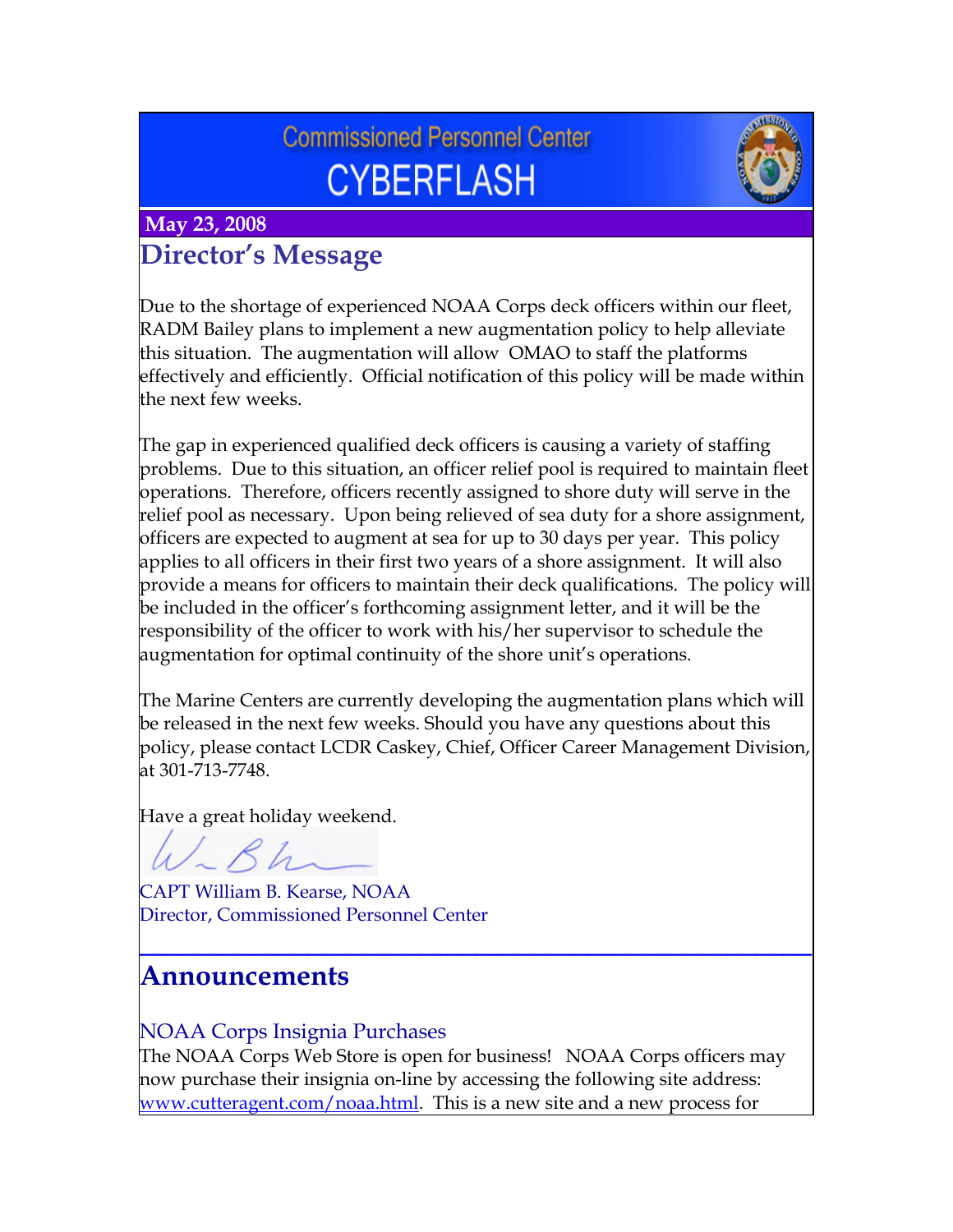Corps Officers to acquireinsignia. If there are any functionality issues with the website please email Rob Green at [rob@cutteragent.com](mailto:rob@cutteragent.com) and copy the email to the DC Area ACO Insignia Custodian, LT Nicole Manning, at [nicole.manning@noaa.gov](mailto:nicole.manning@noaa.gov).

#### Update to CPC's Assignments Website

An updated Billet List along with approved BOTC-112 and May OAB assignments has been posted and can be viewed on the following link: <http://www.noaacorps.noaa.gov/cpc/careermgmt/assignments.html> If you should have any questions regarding the information, please feel free to contact LCDR John T. Caskey at 301-713-7748 or [john.caskey@noaa.gov](mailto:john.caskey@noaa.gov)

#### **The Transportation Worker Identification Credential (TWIC) for Merchant Mariners (note new date)**

All credentialed U.S. merchant mariners must obtain a TWIC (no later than April 15, 2009). This includes all persons holding a Coast Guard-issued merchant mariner's license, merchant mariner's document (MMD), Standards of Training, Certification and Watchkeeping (STCW) Certificate, or certificate of registry (COR). With the implementation of TWIC, the Coast Guard MMD would primarily serve as proof of the bearer's professional qualifications. The Coast Guard has drafted a supplementary proposed rule (published in the same Federal Register edition as the TWIC final rule) that proposes to combine the elements of all four current merchant mariner professional credentials into one certificate called the Merchant Mariner Credential (MMC). The Coast Guard and TSA are streamlining the process for the two credentials to reduce costs, duplication of effort, and processing time for mariners. If the MMC proposed rulemaking is finalized as currently written, the Coast Guard would beg in issuing the MMC in September of 2008 and would phase in the replacement of mariner's current credentials over a period of five years. Mariners would be issued their credential in the form of an MMC at the time they renew their current credential, or when applying for a new credential. The proposed rulemaking would not affect the validity of a mariner's current credential.

The fee for TWIC will be \$132.50 and it is valid for five years. Workers with current, comparable background checks will pay a reduced fee of \$105.25. If workers are eligible to pay the lower price, their TWIC will expire 5 years from the date of the comparable credential (additional information is provided in the next question). The cost of a replacement TWIC, if the original is lost, stolen or damaged is \$60.

The following website will help address questions regarding the TWIC program: [http://www.tsa.gov/what\\_we\\_do/layers/twic/index.shtm](http://www.tsa.gov/what_we_do/layers/twic/index.shtm)